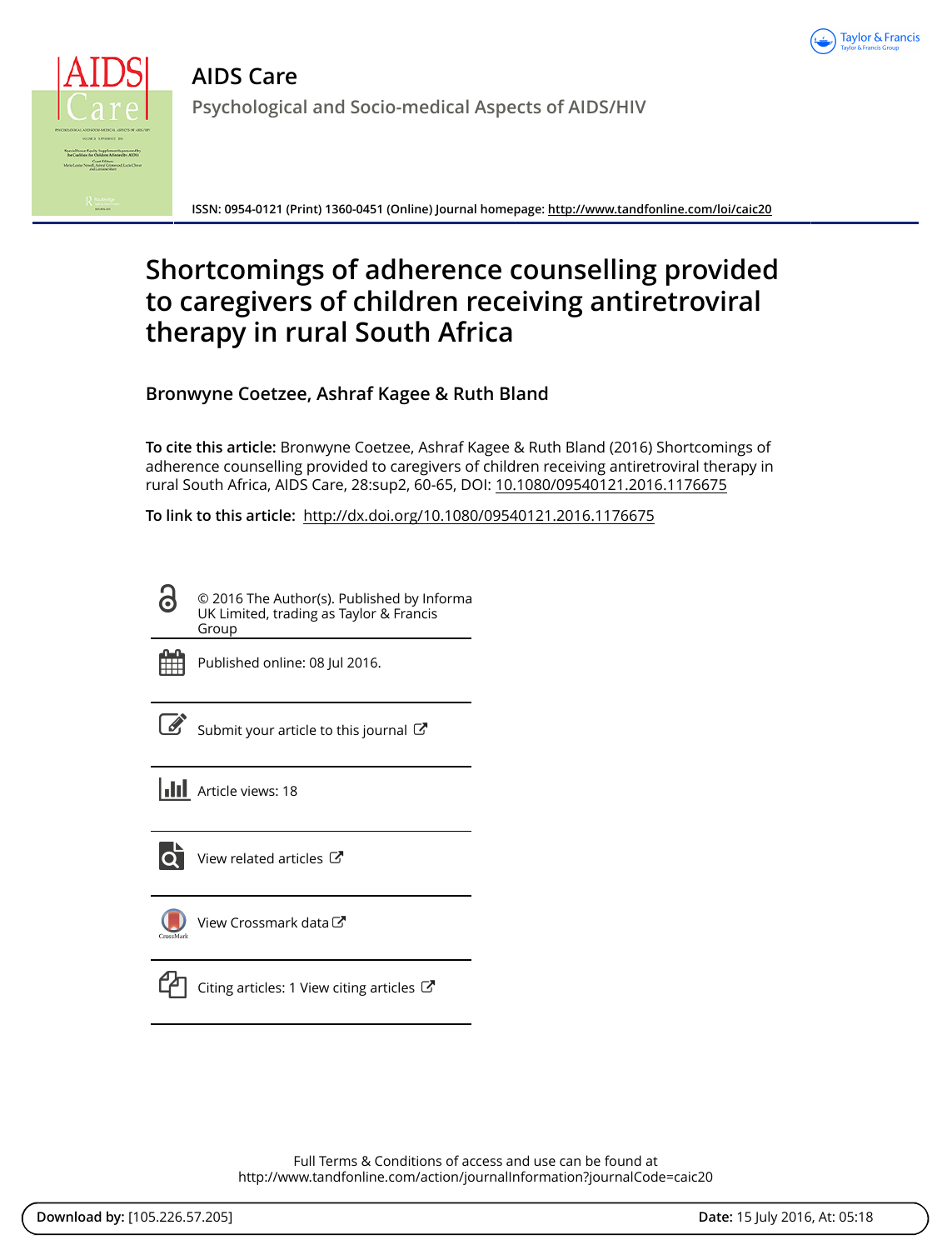# <span id="page-1-0"></span>Shortcomings of adherence counselling provided to caregivers of children receiving antiretroviral therapy in rural South Africa

Bronwyne Coetzee<sup>a</sup>, Ashraf Kagee<sup>a</sup> and Ruth Bland<sup>b,c,d</sup>

<sup>a</sup>Department of Psychology, Stellenbosch University, Stellenbosch, South Africa; <sup>b</sup>Africa Centre for Population Health, KwaZulu-Natal, South Africa; <sup>c</sup>Institute of Health and Wellbeing and Royal Hospital for Sick Children, University of Glasgow, Glasgow, UK; <sup>d</sup>School of Public Health, Faculty of Health Sciences, University of Witwatersrand, Johannesburg, South Africa

#### **ABSTRACT**

In order to achieve optimal benefits of antiretroviral therapy (ART), caregivers of children receiving ART are required to attend routine clinic visits monthly and administer medication to the child as prescribed. Yet, the level of adherence to these behaviours varies considerably in many settings. As a way to achieve optimal adherence in rural KwaZulu-Natal, caregivers are required to attend routine counselling sessions at HIV treatment clinics that are centred on imparting information, motivation, and behavioural skills related to medication administration. According to the information-motivation-behavioural skills model, information related to adherence, motivation, and behavioural skills are necessary and fundamental determinants of adherence to ART. The purpose of the study was to observe and document the content of adherence counselling sessions that caregivers attending rural clinics in KwaZulu Natal receive. We observed 25 adherence counselling sessions, which lasted on average 8.1 minutes. Counselling typically consisted of counsellors recording patient attendance, reporting CD4 count and viral load results to caregivers, emphasising dose times, and asking caregivers to name their medications and dosage amounts. Patients were seldom asked to demonstrate how they measure the medication. They were also not probed for problems regarding treatment, even when an unsuppressed VL was reported to a caregiver. This paper calls attention to the sub-optimal level of counselling provided to patients on ART and the urgent need to standardise and improve the training, support, and debriefing provided to counsellors.

# Introduction and background

In order to achieve the optimal benefits of antiretroviral therapy (ART), such as an increased CD4 count and a suppressed viral load (VL), excellent adherence (>95%) toART is required (Bangsberg et al., [2001,](#page-6-0) [2003](#page-6-0); Paterson et al., [2000\)](#page-6-0). Yet, medication adherence has complex behavioural, cognitive, and affective antecedents and requires large amounts of motivation and support (Rapoff, [2010\)](#page-6-0). In the case of young children, adherence to ART is further complicated as the responsibility for treatment lies with a parent or caregiver, and not directly with the child.

The most robust model for conceptualising ART adherence is the information-motivation-behavioural (IMB) skills model (Fisher, Fisher, Amico, & Harman, [2006](#page-6-0)). In the case of paediatric adherence to ART, information related to adherence requires that caregivers have accurate knowledge about the illness that is relevant to support adherence. Caregivers need to be sufficiently motivated to adhere and be able to negotiate the individual and structural barriers they encounter, such as inadequate transport to clinics and long waiting times (Coetzee, Kagee, & Vermeulen, [2011](#page-6-0)). Behavioural skills entail the moment-to-moment physical and logistical skills required to administer medication to the child correctly and punctually.

One of the ways in which adherence to ART is supported by the South African ART programme is through patients' monthly clinic visits to an adherence counsellor. South Africa has the largest ART programme worldwide (Joint United Nations Programme on HIV/AIDS, [2014\)](#page-6-0). Thus, in an attempt to manage the ever-expanding ART programme in the context of insufficient health workers, the South African Department of Health has adopted a task-shifting approach to manage the sheer numbers of ART users. At present, ART treatment is predominantly nurse- and counsellor-led (McPake & Mensah, [2008\)](#page-6-0).

Adherence counsellors in the South African healthcare system are lay personnel (i.e., do not typically hold

ARTICLE HISTORY Received 29 January 2016

Accepted 23 March 2016

#### **KEYWORDS**

Antiretroviral therapy; adherence; counselling; paediatric

ခါ OPEN ACCESS

CONTACT Bronwyne Coetzee a [bronwyne@sun.ac.za](mailto:bronwyne@sun.ac.za)

<sup>© 2016</sup> The Author(s). Published by Informa UK Limited, trading as Taylor & Francis Group

This is an Open Access article distributed under the terms of the Creative Commons Attribution License (<http://creativecommons.org/licenses/by/4.0/>), which permits unrestricted use, distribution, and reproduction in any medium, provided the original work is properly cited.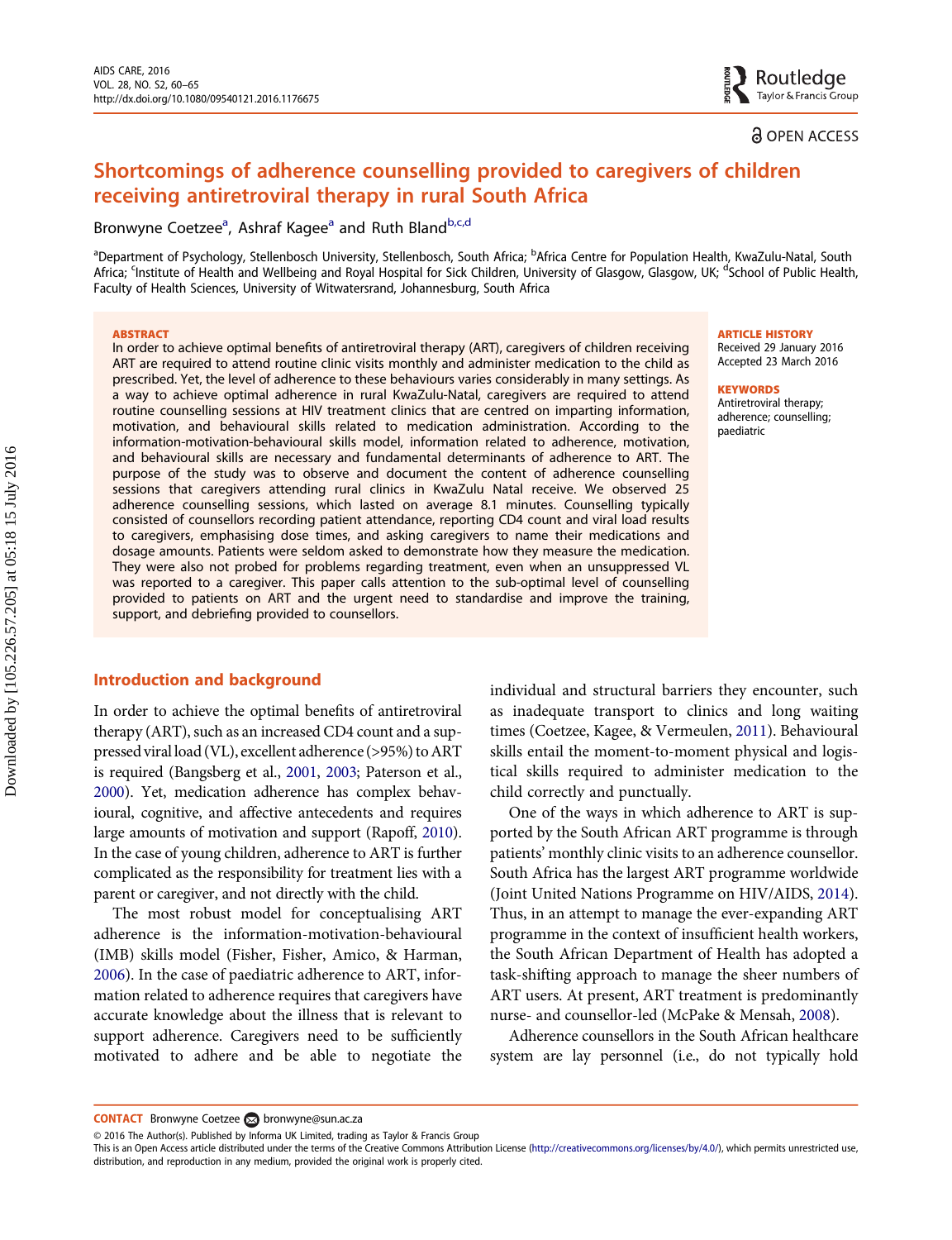<span id="page-2-0"></span>professional/paraprofessional qualifications) who provide health-seeking individuals with health counselling and testing (HCT) (Dewing et al., [2015](#page-6-0); Petersen, Fairall, Egbe, & Bhana, [2014](#page-6-0)). The length of training adherence counsellors receive varies between three days (Coetzee, Kagee, & Bland, [2015\)](#page-6-0) and one year (Remien et al., [2013\)](#page-6-0). Following their training, adherence counsellors are responsible for HCT, patient education, counselling, adherence support and community outreach, often without further training or regular supervision (Dewing et al., [2012;](#page-6-0) Petersen et al., [2014](#page-6-0); Remien et al., [2013\)](#page-6-0).

In previous work, we conducted a qualitative study exploring the barriers and facilitators to adherence to ART amongst children and their caregivers living in rural KZN (Coetzee et al., [2015](#page-6-0)). Interviews with doctors and nurses in the treatment and care of children on ART in the study area suggested that the adherence counselling sessions received by caregivers during their monthly visits to the clinics were poorly conducted, as a result of the rushed training that counsellors received and the lack of counsellor supervision and debriefing. As such, doctors and nurses considered counsellors unable to provide adequate adherence support.

Counsellors are well positioned in the healthcare system to provide caregivers with the information, motivation and skills necessary to adhere optimally to ART. However, little is known about the content of routine adherence counselling sessions, and to what extent lay counsellors are indeed able to provide adherence support. In this study, we observed and documented the adherence counselling sessions that primary caregivers to children younger than five years received when attending a monthly clinic visit.

#### **Methods**

# **Setting**

The study was conducted at two primary healthcare clinics operating within the Hlabisa sub-district, in Northern KwaZulu Natal, which provide HIV treatment as part of the Department of Health Hlabisa Treatment and Care Programme (HTACP) (Houlihan et al., [2011](#page-6-0); Janssen, Ndirangu, Newell, & Bland, [2010](#page-6-0)). The Africa Centre for Population Studies [\(www.africacentre.com](www.africacentre.com)) has supported the HTACP since its inception in 2004 (Houlihan et al., [2011](#page-6-0); Janssen et al., [2010\)](#page-6-0).

# Sample

We purposively recruited 33 caregiver–child dyads into a larger qualitative study exploring the barriers and facilitators to ART administration amongst children younger than five years. Children were divided into three groups based on their VL at the time of recruitment. Children on ART for  $\geq$ 1 years with a VL  $\leq$ 400 copies per millilitre (cps/ml) were categorised as virally suppressed. A suppressed VL was considered an indicator of good adherence. Children on ART  $\geq$ 1 year with two consecutive VLs of ≥400 cps/ml were categorised as virally unsuppressed. An unsuppressed VL was considered to be an indicator of poor adherence. Children on ART  $\leq$ 1 year with no VL data were "new enrollers". The inclusion of new enrollers provided an early indication of how well caregivers understood their child's illness and treatment.

# Procedure

The adherence counsellor at each clinic was asked to invite caregivers attending the clinic on the child's behalf to meet with the researchers in a private room after their clinic visit. We explained the objectives of the study to participants in their first language, isiZulu. Once a caregiver and child had been recruited, we accompanied them to a counselling session on the child's next clinic date. Caregivers who were not present at their next clinic date were telephoned the following day to determine the reason. Adherence counsellors at each clinic and caregivers provided written informed consent for observations to take place.

# **Ethics**

The study received ethical approval from Stellenbosch University (S12/05/135), reciprocity with the University of KwaZulu-Natal (KZN), permission from the local Community Advisory Board and the hospital management.

# Data analysis

#### Counselling data

The source of the counselling sessions' data was the written notes of the principal investigator and research assistant's observations of these sessions. The observations were structured using a semi-structured observation schedule, which elicited the following information: the length of the counselling session, presence of the child in the session, and content of the counselling session. Thus, the average length of the counselling observations and whether the child attended the counselling session or not were calculated using statistical functions in Excel 2013. Textual data regarding the content addressed in the counselling sessions were coded using ATLAS.ti v7. The counselling sessions were mostly conducted in isiZulu, and captured via the research assistant's field notes. These field notes were translated into English before analysis.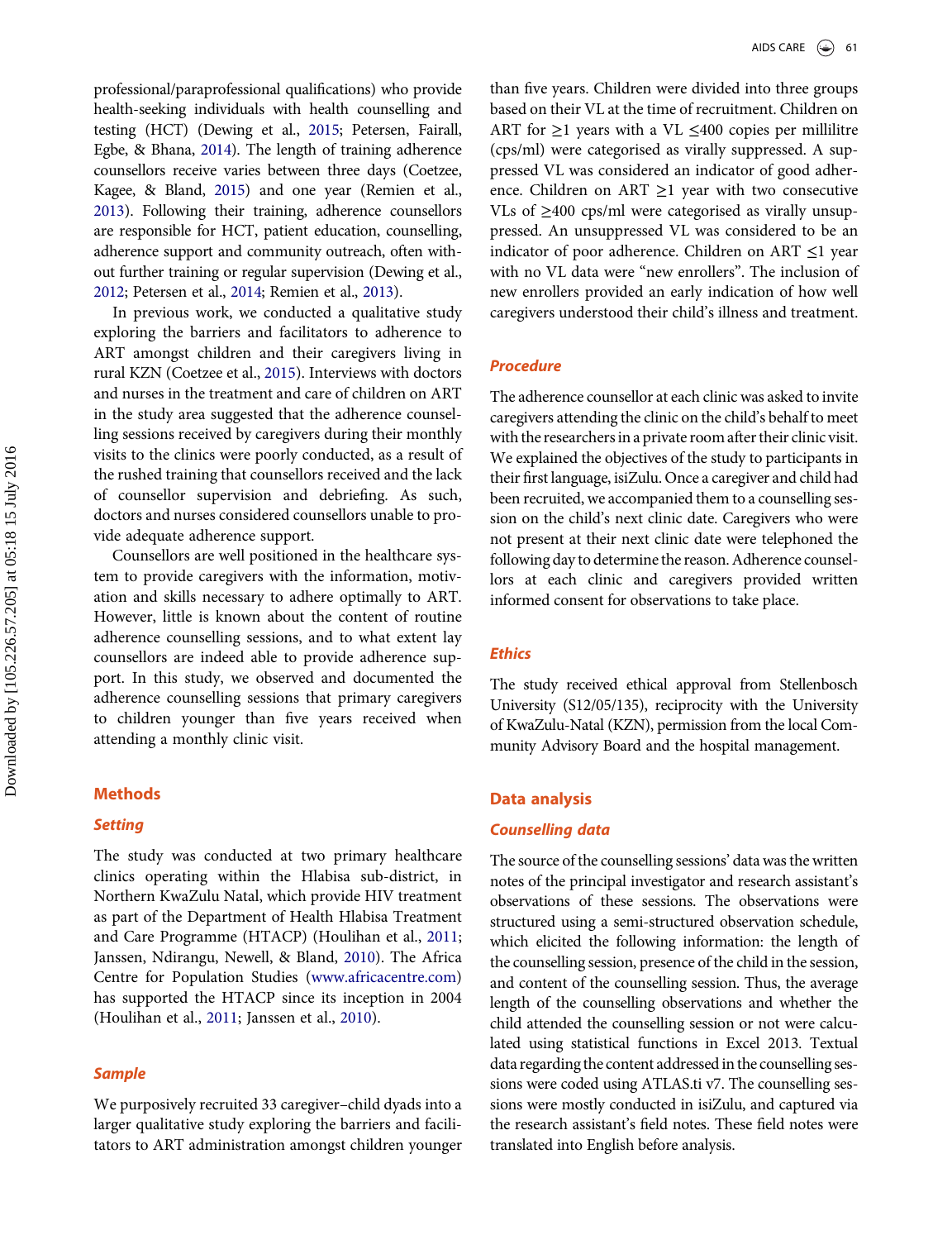# **Results**

#### Sample characteristics-children

Our final sample consisted of 25 caregiver–child dyads. Thus, we observed 6 out of 10 of the newly initiated children, 11 out of 12 of the suppressed children, and 8 out of 11 of the unsuppressed children. Of the eight counselling sessions that did not take place, four caregivers stated that they were unwilling to wait in the long queues, three caregivers stated that they were unable to get time away from work, and one stated that she was in school and unable to attend. Children were mostly female (17 out of 25), with ages ranging from 2 to 5 years old. The primary caregiver to most of the children (15 out of 25) was their biological mother. Other primary caregivers included grandmothers (7 out of 25), 1 biological father, and 2 aunts.

# Sample characteristics – caregivers

The ages of the caregivers ranged from 22 to 67 years. All caregivers were isiZulu speakers and the majority were single and resided in households with other adults and children. Nine caregivers attended but did not complete Grade 12. The majority of caregivers were unemployed and had a household income of less than R12,000 (£518. 65) per month. A large proportion of the caregivers were also on ART, and most of them had received the pre-ART adherence counselling sessions for their children's treatment. Of the six who did not receive the pre-ART education sessions, one was a biological mother who was ill at the time of her child's treatment initiation and thus her sister attended the classes on her behalf. The remaining five had become the primary caregiver to the child post-treatment initiation and had never received any education about ART (Table 1).

#### Counselling observations

On average, counselling visits across all observations lasted 8.1 minutes. Only 10 of the counselling sessions lasted longer than 10 minutes. However, six of the sessions were longer as a result of administrative tasks that took place during the sessions. For example, in one session, this was because both caregiver and child were counselled in the same session. The counsellor spent the counselling time conducting a pill count of the caregivers' own medication [\(Table 3\)](#page-4-0). In two sessions, the counsellor spent the counselling time replacing old file covers with new ones. In one session, counselling for two children (twins on ART) took place. In another session that lasted 18 minutes, 12 minutes was spent

#### Table 1. Caregiver characteristics.

| Variable                                                                 | Suppressed<br>$(n = 11)$ | Unsuppressed<br>$(n = 8)$ | Newly<br>initiated<br>$(n = 6)$ | Total<br>$(N = 25)$ |
|--------------------------------------------------------------------------|--------------------------|---------------------------|---------------------------------|---------------------|
| Age, years, median<br>(IQR) (Range:<br>$22 - 67$                         | 35 (27.5-48)             | 29 (24-40)                | 28.5<br>$(25.5 - 51)$           |                     |
| <b>Marital status</b>                                                    |                          |                           |                                 |                     |
| Single                                                                   | 5                        | 6                         | 4                               | 15                  |
| Married or living<br>with a significant<br>other in a<br>permanent union | 6                        | 2                         | $\overline{2}$                  | 10                  |
| Living arrangement                                                       |                          |                           |                                 |                     |
| Live with children<br>only                                               | 3                        | 1                         | 3                               | 7                   |
| Live with other<br>adults and<br>children                                | 8                        | 7                         | 3                               | 18                  |
| Education                                                                |                          |                           |                                 |                     |
| No formal<br>education                                                   | 0                        | $\overline{2}$            | 1                               | 3                   |
| Completed primary<br>school                                              | 2                        | 3                         | 2                               | 7                   |
| Attended high<br>school but did<br>not complete<br>Grade 12              | 5                        | $\overline{2}$            | 2                               | 9                   |
| Completed Grade<br>12                                                    | 4                        | 1                         | 1                               | 6                   |
| Employment                                                               |                          |                           |                                 |                     |
| Unemployed                                                               | 9                        | 8                         | 4                               | 21                  |
| Employed full-time                                                       | 0                        | 0                         | 1                               | 1                   |
| Student                                                                  | 1                        | 0                         | 1                               | $\overline{2}$      |
| Retired<br><i>Income</i>                                                 | 1                        | 0                         | 0                               | 1                   |
| Less than R12,000                                                        | 5                        | 6                         | 0                               | 11                  |
| Do not know                                                              | $\overline{2}$           | 0                         | 1                               | 3                   |
| CSG                                                                      | 3                        | $\overline{2}$            | $\overline{2}$                  | 7                   |
| >1 grant                                                                 | 1                        | 0                         | 3                               | 4                   |
| Caregiver on ART,<br>yes, no                                             | 8                        | 6                         | 5                               | 19                  |
| Caregiver attend<br><b>HIV</b> education<br>session, yes                 | 8                        | 7                         | 4                               | 19                  |

Note: CSG = Child Support Grant.

searching for the laboratory results of the child in the filing room next door to the counsellor's room.

Children accompanied their caregiver to the counselling session in 18 out of 25 observations. Almost all (24 out of 25) caregivers who attended the counselling sessions were the primary caregiver of the child. In eight of the observations, the counselling sessions lacked privacy. In three instances, two counsellors occupied one counselling room and counselled their patients simultaneously. In other instances, counselling sessions were interrupted by other members of staff and in two instances, the counselling sessions were interrupted by other patients ([Table 2](#page-4-0)).

# Content addressed in the sessions

There were only two observed instances in which caregivers reported issues related to the child to the counsellor. In one instance, the child's eyes were hurting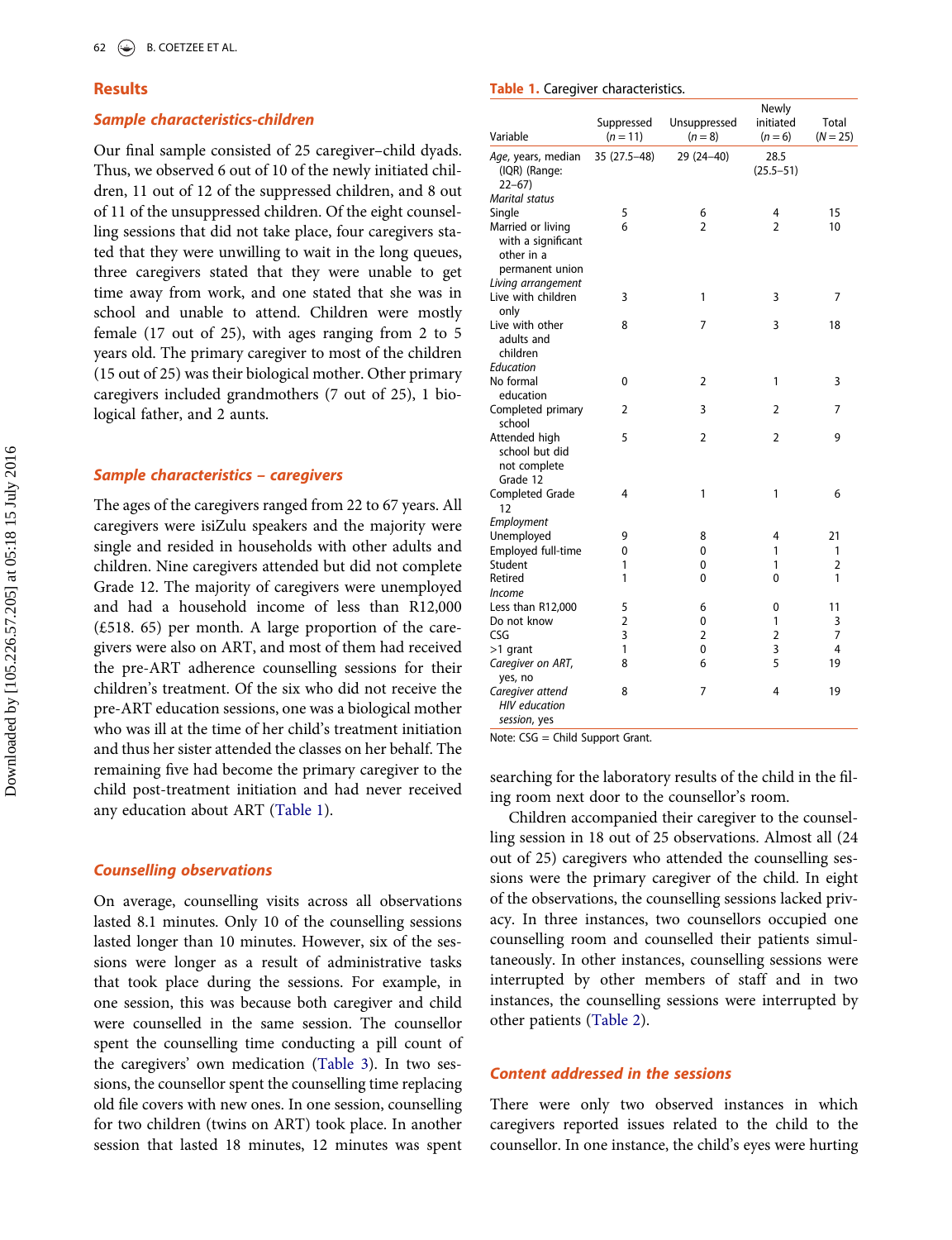<span id="page-4-0"></span>

|                                                                   | Newly<br>initiated | Suppressed<br>VLs | Unsuppressed<br>VLs | Total<br>$N = 25$ |
|-------------------------------------------------------------------|--------------------|-------------------|---------------------|-------------------|
| Number of<br>observations                                         | 6                  | 11                | 8                   | 25                |
| Length of<br>counselling<br>session in minutes<br>(mean, [range]) | $8.2$ [5,10]       | $8.8$ [4, 18]     | $6.86$ [2, 14]      | 8.1               |
| Presence of child in<br>session                                   | 5                  | 6                 | 7                   | 18                |
| Presence of primary<br>caregiver                                  | 5                  | 11                | 8                   | 24 <sup>a</sup>   |
| Caregiver and child<br>counselled in same<br>session, yes         | 1                  | 1                 | 1                   | 3                 |
| Number of<br>interruptions<br>during counselling<br>sessionsb     | 1                  | $\overline{2}$    | $\overline{2}$      | 5                 |
| >1 counselling<br>session taking<br>place, yes                    |                    | 0                 | 2                   | 3                 |

<sup>a</sup>For one child (newly initiated on ART), an aunt attended the counselling session on the primary caregiver's (mothers) behalf. In eight of the observations, the counselling sessions lacked privacy.

<sup>b</sup>Counselling sessions were interrupted by other members of staff and by other patients.

and in the other, the caregiver reported sores on the child's body. In both instances, the counsellors recommended that the caregiver take the child to see a doctor (Table 3).

During the counselling sessions, counsellors typically asked about the dose amounts of medication administered to the child (10 out of 25 observations), reported the child's weight to the caregiver (4 out of 25 observations), reported the child's CD4 count (4 out of 25 observations) and VL results to the caregiver (7 out of 25 observations), and in one instance, a counsellor asked about the use of a reminder tool for medication times (e.g., a mobile phone alarm).

In four observations, counsellors reported the VL status of an unsuppressed child to the caregiver. In two of these observations, the counsellors stated that the child was due to have their VLs tested again at the next clinic visit. In the other two sessions, the counselling lasted less than 10 minutes and counsellors asked caregivers to name the medications the child was receiving and to name the dose amounts. Both counsellors asked what times the caregivers were administering the medications

#### Table 3. Counselling observations and activities across the three criteria groups.

| Content covered in session                                     | Newly initiated<br>Number of times occurred<br>(out of 6 observations) | Suppressed<br>of 11 observations) | Unsuppressed<br>Number of times occurred (out Number of times occurred (out<br>of 8 observations) | Total<br>Out of 25<br>observations |
|----------------------------------------------------------------|------------------------------------------------------------------------|-----------------------------------|---------------------------------------------------------------------------------------------------|------------------------------------|
| Physical issues                                                |                                                                        |                                   |                                                                                                   |                                    |
| Caregiver reported child's eyes are hurting                    |                                                                        |                                   | 1                                                                                                 |                                    |
| Caregiver reported sores on child's body to<br>counsellor      | 1                                                                      |                                   |                                                                                                   |                                    |
| Caregiver knowledge of treatment                               |                                                                        |                                   |                                                                                                   |                                    |
| Counsellor asked caregiver about dose<br>amounts               | 5                                                                      | 3                                 | 2                                                                                                 | 10                                 |
| Counsellor asked caregiver about dose<br>times                 | 1                                                                      |                                   | 2                                                                                                 | 3                                  |
| Counsellor asked caregiver about<br>medication names           |                                                                        | 1                                 | 2                                                                                                 | 3                                  |
| Counsellor asked caregiver to demonstrate<br>measurements      | 2                                                                      |                                   |                                                                                                   | 2                                  |
| <b>Practicalities</b>                                          |                                                                        |                                   |                                                                                                   |                                    |
| Counsellor asked caregiver about number<br>of treatment givers | 1                                                                      | 1                                 | 1                                                                                                 | 3                                  |
| Counsellor asked caregiver about reminder<br>tools             |                                                                        |                                   |                                                                                                   |                                    |
| Counsellor asked caregiver to bring child<br>for blood tests   | 1                                                                      |                                   | 2                                                                                                 |                                    |
| Counsellor asked caregiver to bring child to<br>counselling    |                                                                        | 3                                 |                                                                                                   |                                    |
| Counsellor asked caregiver to bring<br>medication to clinic    |                                                                        |                                   |                                                                                                   |                                    |
| Reporting of lab results                                       |                                                                        |                                   |                                                                                                   |                                    |
| Counsellor reported child's CD4 count to<br>caregiver          |                                                                        | 2                                 | 2                                                                                                 |                                    |
| Counsellor reported child's weight to<br>caregiver             | 2                                                                      | 1                                 |                                                                                                   |                                    |
| Counsellor reported child's VL to caregiver                    |                                                                        | 3                                 | 4                                                                                                 |                                    |
| Counsellor did caregiver's pill count<br>Other                 | 1                                                                      |                                   |                                                                                                   | 2                                  |
| Counsellor searched for lab child's results                    | 1                                                                      |                                   |                                                                                                   |                                    |
| Counsellor asked caregiver how child was<br>doing              |                                                                        | $\overline{2}$                    |                                                                                                   | 2                                  |
| Counsellor asked the age of the child                          |                                                                        |                                   | 1                                                                                                 |                                    |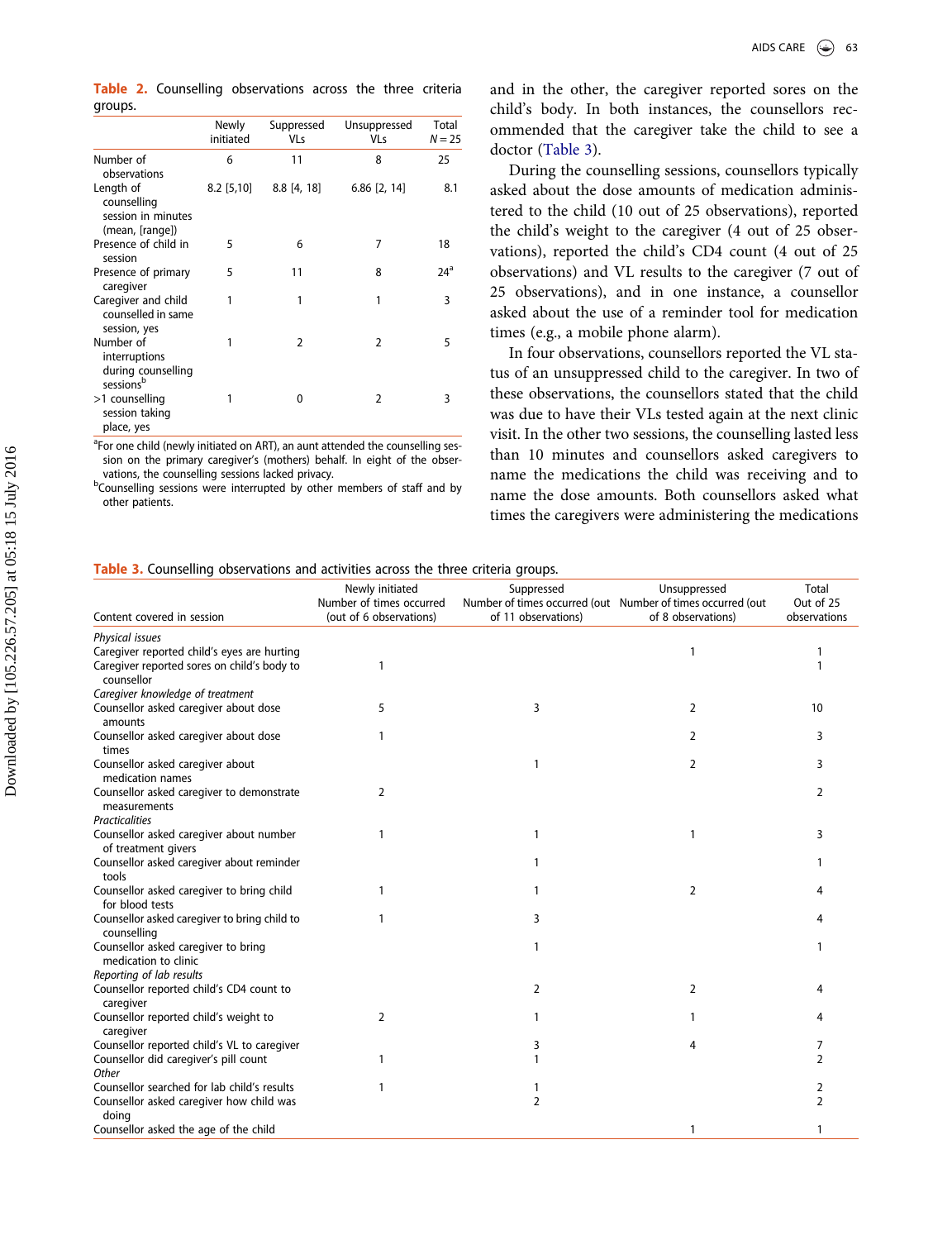<span id="page-5-0"></span>to the child and emphasised that the timing was important. In both the above instances, the caregiver of the child was their grandmother. Both caregivers were able to name the dose amounts. However, one caregiver was unable to name all of the medications and reported that she shared the responsibility of clinic attendance and treatment administration with two of the child's older siblings. Irregular clinic attendance by the child's grandmother may have contributed to her inability to name all of the medications the child received. In neither of these sessions did counsellors explore the difficulties the caregivers were having with treatment preparation or administration.

There were two instances (both children newly initiated on ART), in which the counsellors had asked the caregivers to demonstrate how they measured the medications. In both instances, the counsellor had presented the caregiver with a syringe and cup of water and asked the caregiver to demonstrate how much of a certain formulation (in both cases Lopinavir/ritonavir) the caregiver administered to the child. Both caregivers had made accurate measurements. There were two counselling sessions (both unsuppressed children on ART) in which the counsellor attending to the caregivers had only signed the patients' files for attendance and had no discussion at all about the patients' treatment.

# **Discussion**

The IMB model emphasises that accurate information, sufficient motivation and behavioural skills are all necessary requirements to improve adherence to ART. Our data show that caregivers attending a public healthcare facility in rural South Africa do not receive adherence counselling consistent with these requirements. Lay counsellors typically receive little support and supervision beyond their initial training which places them at a relative disadvantage to engage with patients in a supportive manner that may improve patients' adherence to ART (Coetzee et al., [2015](#page-6-0); Dewing et al., [2012](#page-6-0), [2015](#page-6-0); Kagee, [2013;](#page-6-0) Petersen et al., [2014](#page-6-0); Remien et al., [2013\)](#page-6-0). As such, we contextualise poor adherence counselling as a consequence of an overburdened healthcare system that lacks sufficient support structures for both the staff and the ART user.

As seen from the results, counselling sessions took place within a very short amount of time. Furthermore, counsellors were often involved in administrative tasks during counselling sessions. Given the various roles of lay health personnel in the South African healthcare system, it is necessary to allocate specific roles to each of the health workers. For example, some of the counsellors could specifically be involved with sorting of patient files

and filing lab results, while other counsellors could focus specifically on the one-on-one counselling with patients. The organisation of roles will provide counsellors with a renewed purpose in their role. Evidence shows that counsellors can be trained to provide psychosocial support and adherence counselling to ART users (Petersen et al., [2014\)](#page-6-0). However, in the absence of regular follow-up training and supervision, it is apparent that the intervention sessions provide little sustainable use. Providing adherence counsellors with regular support and debriefing is likely to improve morale, which has shown to facilitate HIV care provision to patients (Kagee, [2013](#page-6-0)).

Lay counsellors are often members living and residing in the same communities as their patients. Thus, they are continually confronted with barriers that may leave them feeling helpless in terms of offering solutions to their patients' problems. When continually faced with issues that are beyond the scope of their ability, it is no wonder that counsellors may resist probing for difficulties in the lives of their patients.

# **Conclusions**

We have shown that the level of adherence counselling that patients receive is sub-optimal and the content, quite minimal. Inadequate counselling services are most likely due to poor training of counsellors, which requires further study. The training that counsellors receive should prioritise skills to continually monitor caregivers' knowledge about ART, motivation to adhere, and skills in administering treatment to children. Satisfying only one of the conditions will not be sufficient for optimal adherence to the regimen. The adherence counselling sessions provide both the space and time for such practices to be monitored. There are structural issues at play also. Counselling rooms often lack space and privacy, which is a consequence of an overburdened healthcare system. Structural interventions such as creating suitable spaces for counselling sessions also need to be prioritised. Unless these issues are addressed, the numbers of children with raised VLs and resistance to antiretroviral drugs will continue to rise.

#### Acknowledgements

We would like to thank all the participants who took part in this research. We also thank Ms Nokuthula Mgenge for her assistance as research assistant, Africa Centre's Community Advisory Board and the Hlabisa hospital management.

#### Disclosure statement

No potential conflict of interest was reported by the authors.